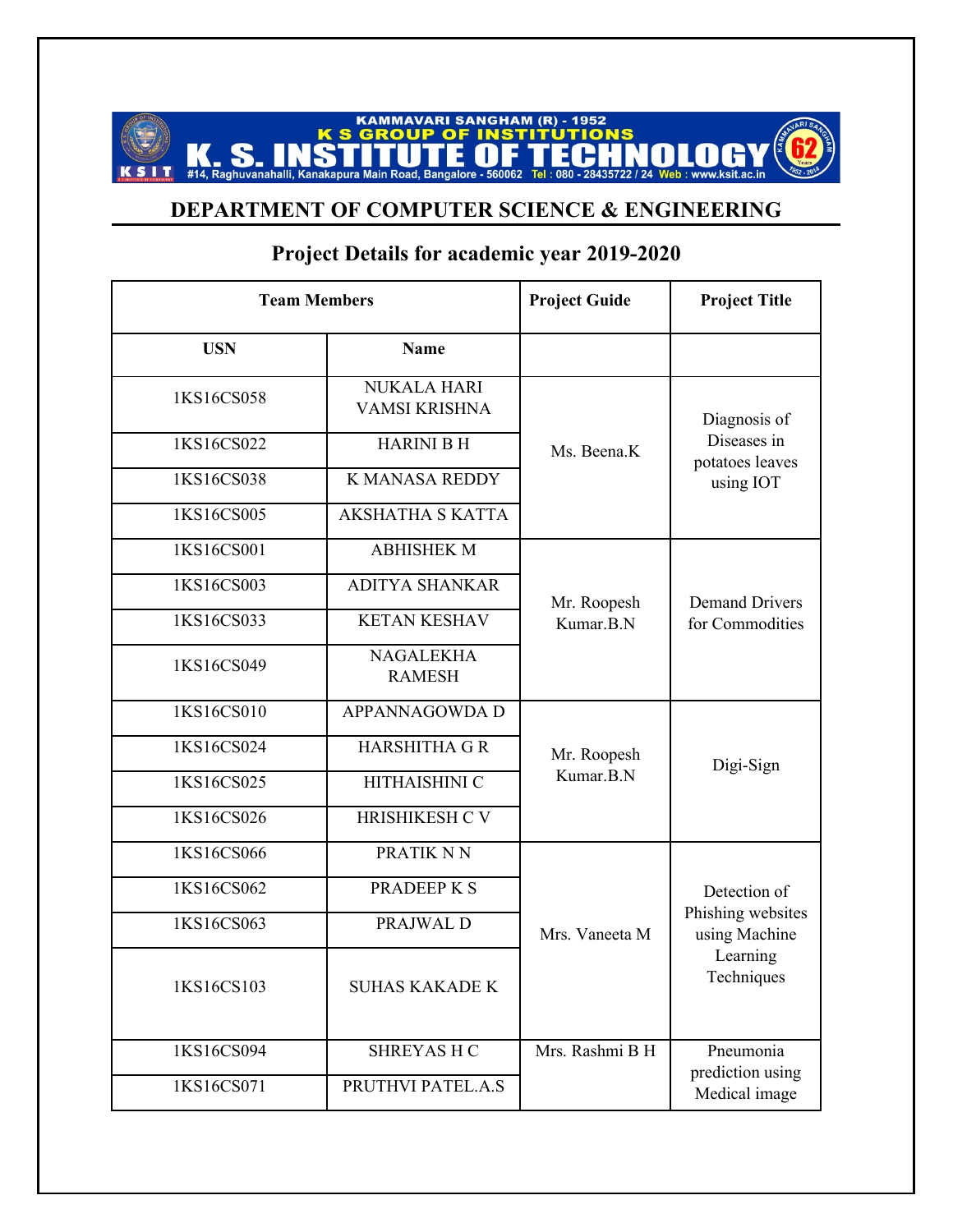| 1KS15CS069 | PRASHANTH.S                 |                            |                                                                             |
|------------|-----------------------------|----------------------------|-----------------------------------------------------------------------------|
| 1KS15CS127 | <b>VINUTHA S</b>            |                            | modality                                                                    |
| 1KS16CS014 | <b>BHARATH</b><br>KUMAR.T.B | Ms .Sneha<br>Karamadi      | Hand-talk Gloves<br>with Flex Sensor                                        |
| 1KS16CS019 | DARSHAN.G.K                 |                            |                                                                             |
| 1KS16CS052 | NAVYA.N                     |                            |                                                                             |
| 1KS16CS060 | PAVAN GOWDA.B.K             |                            |                                                                             |
| 1KS16CS032 | <b>KEERTHIM</b>             |                            |                                                                             |
| 1KS16CS039 | <b>MANIPI MANOJ</b>         | Ms. Sougandhika            | Detection of DDoS<br>attack using hybrid<br>machine learning<br>algorithms  |
| 1KS16CS034 | <b>KIRAN KUMAR M</b>        | Narayan                    |                                                                             |
| 1KS16CS018 | <b>D VISWA TEJA</b>         |                            |                                                                             |
| 1KS16CS027 | <b>ISHANI KOUL</b>          |                            | Mental health                                                               |
| 1KS16CS023 | <b>HARSHITHA B S</b>        | Dr.                        | Analysis by ABSA<br>and user<br>experience                                  |
| 1KS16CS012 | <b>AYUSH GUPTA</b>          | Dayananda.R.B              |                                                                             |
| 1KS16CS035 | <b>TARUN NAIDU</b>          |                            |                                                                             |
| 1KS16CS098 | <b>SONALI SINHA</b>         |                            | Enhanced crop                                                               |
| 1KS16CS065 | PRASHANT TIWARI             | Mr. Kushal<br>Kumar.B.N    | yield production<br>using Data mining<br>and machine<br>learning techniques |
| 1KS16CS087 | <b>SHALINI.N</b>            |                            |                                                                             |
| 1KS16CS067 | PREKSHA J.W                 |                            |                                                                             |
| 1KS16CS079 | <b>SAHANA S</b>             |                            |                                                                             |
| 1KS16CS099 | <b>SOUJANYAK</b>            | Mr. Sanjoy Das             | Gas leakage<br>detection with IoT                                           |
| 1KS16CS107 | <b>SWATHIMC</b>             |                            |                                                                             |
| 1KS16CS095 | <b>SHRIVIDYA N</b>          |                            |                                                                             |
| 1KS16CS093 | <b>SHREELEKHARN</b>         | Ms. Sougandhika<br>Narayan | Food distributution<br>Framework using<br>Smart container                   |
| 1KS16CS113 | <b>VARSHITHAK</b>           |                            |                                                                             |
| 1KS16CS123 | <b>RASHMI HEGADE</b>        |                            |                                                                             |
| 1KS16CS077 | ROHITH KUMAR B R            | Ms. Ranjitha.K.N           | An IoT approach<br>for motion                                               |
| 1KS16CS074 | <b>RAKSHITH PAWAR</b>       |                            | activated security                                                          |
| 1KS17CS405 | NISHANTH A                  |                            | camera and                                                                  |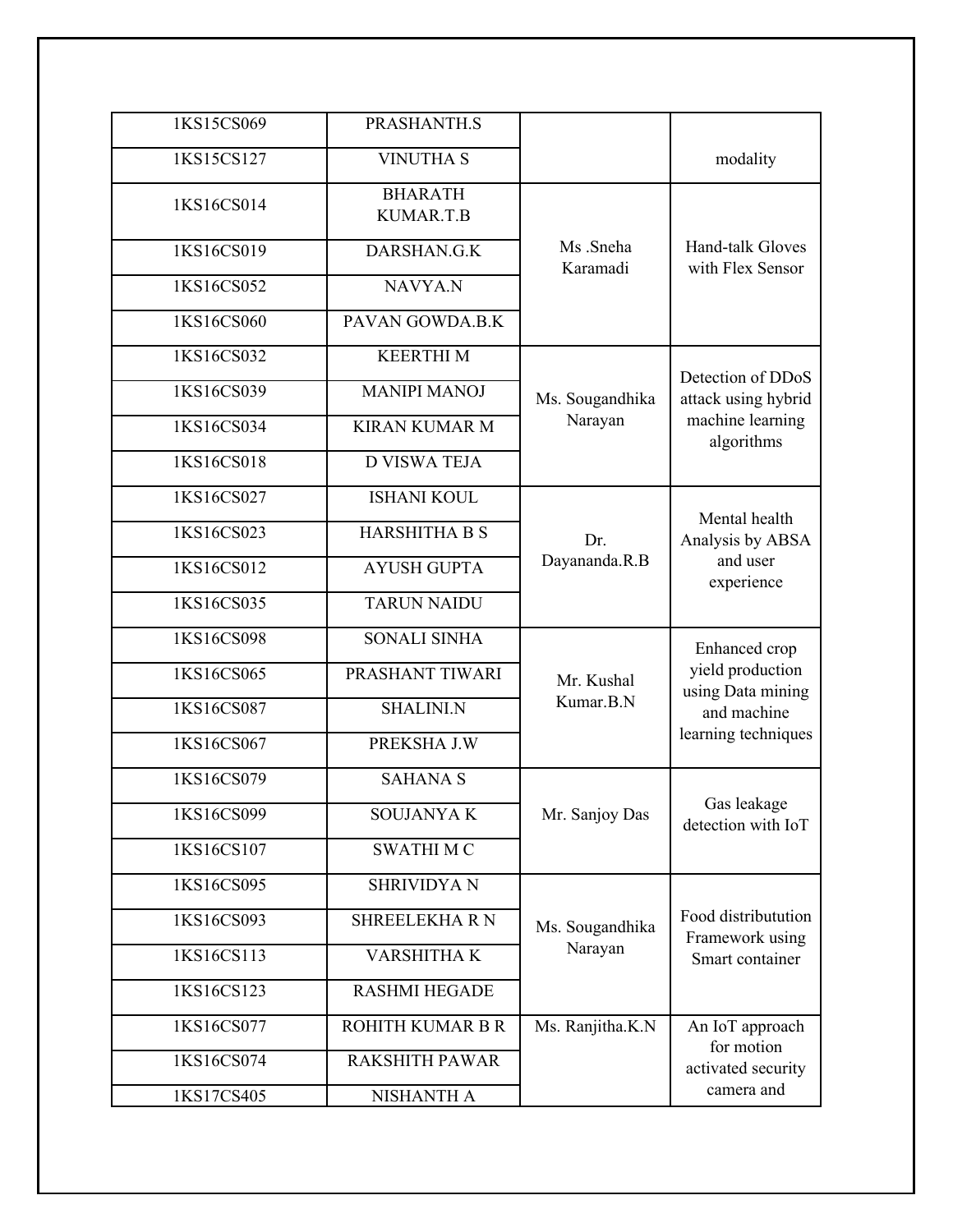| 1KS16CS073 | <b>RAHUL V</b>                                |                          | Surveillance                                                                     |
|------------|-----------------------------------------------|--------------------------|----------------------------------------------------------------------------------|
| 1KS16CS046 | MONIKA.C                                      | Dr. Ram.P.Rustagi        | system<br>Audio Summary<br>Tanscriber                                            |
| 1KS16CS029 | <b>K.P.SUSEELA</b><br><b>PRIYANKA</b>         |                          |                                                                                  |
| 1KS16CS089 | <b>SHANTANU KUMAR</b>                         |                          |                                                                                  |
| 1KS16CS017 | <b>CHARLES THOMAS</b>                         |                          |                                                                                  |
| 1KS16CS064 | PRANJUL MISHRA                                | Dr. Ram.P.Rustagi        | <b>Smart Gesture</b><br>Controller                                               |
| 1KS16CS006 | <b>AMAN SAGAR</b>                             |                          |                                                                                  |
| 1KS14CS076 | PAVAN KUMAR D                                 | Dr. Ram.P.Rustag         | Targeted<br>marketing by using<br>Wi-Fi probe<br>requests                        |
| 1KS16CS115 | <b>VELLUVAYALA</b><br><b>RAKESH SRIVATSAV</b> |                          |                                                                                  |
| 1KS16CS078 | <b>RUTHVIK B.R</b>                            |                          |                                                                                  |
| 1KS16CS114 | <b>VEDANTHI KARTHIK</b><br>N                  | Mr.<br>Harshavardhan.J.R | Multiple Vechicle<br>monitoring and<br>Security systems                          |
| 1KS16CS102 | <b>SUHASKJ</b>                                |                          |                                                                                  |
| 1KS15CS121 | YASHAS HR                                     |                          |                                                                                  |
| 1KS15CS091 | <b>SHANTHANU S</b>                            |                          |                                                                                  |
| 1KS16CS108 | <b>TANUSHREE.P</b>                            |                          | <b>IoT</b> based<br>intelligent pilll box<br>(Any Time<br>Medicine)              |
| 1KS15CS035 | HARSHITHA SAKCHI                              | Ms. Mamatha.R            |                                                                                  |
| 1KS15CS073 | PRIYANKA.M                                    |                          |                                                                                  |
| 1KS16CS101 | <b>SOURAB KUMAR</b>                           | Dr. Ram.P.Rustagi        | T-Cube<br>(Teacher's<br>Teaching Tool)                                           |
| 1KS15CS009 | <b>ANUPAM.R</b>                               | Mr. Krishna Gudi         | Indoor Air Quality<br>Monitoring<br>system using<br>Machine Learning<br>with IoT |
| 1KS15CS011 | <b>APOORVA V KUMAR</b>                        |                          |                                                                                  |
| 1KS16CS057 | NIVETHA . K                                   |                          |                                                                                  |
| 1KS16CS009 | <b>ANANYA</b><br><b>SHREE H BHARTUR</b>       |                          |                                                                                  |
| 1KS15CS014 | <b>BHARATH HG</b>                             | Mr. Aditya Pai. H        | Analysis and<br>Classification of                                                |
| 1KS16CS021 | <b>GREESHMA S</b>                             |                          |                                                                                  |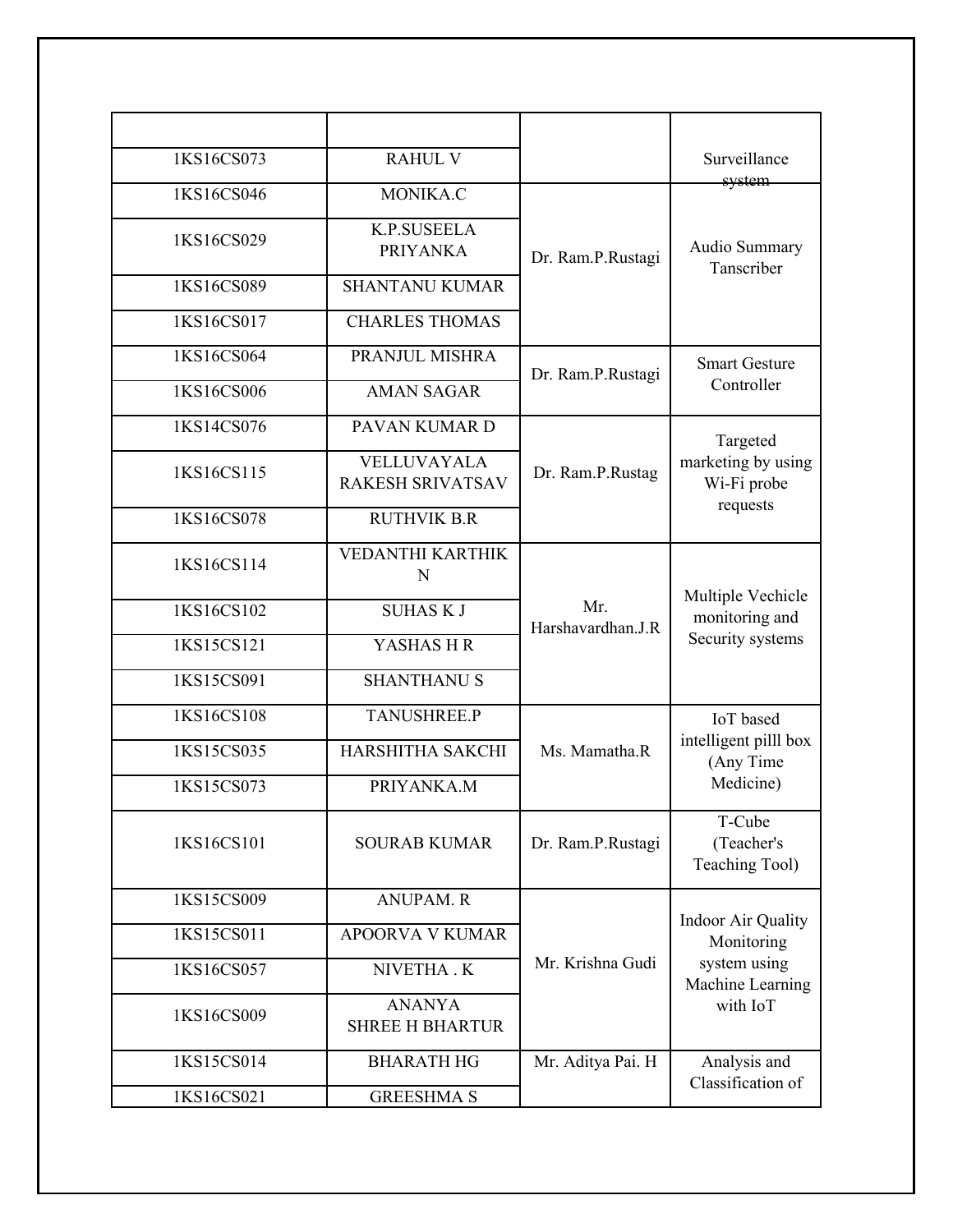| 1KS16CS007 | <b>AMITH J S</b>                                   |                         |                                                           |
|------------|----------------------------------------------------|-------------------------|-----------------------------------------------------------|
| 1KS16CS030 | <b>KAVYAD</b>                                      |                         | Water Purity based<br>on parameteres<br>stated by Central |
| 1KS16CS016 | <b>BHAVANA .R</b>                                  |                         |                                                           |
| 1KS16CS120 | <b>SINDHU SHREE</b>                                | Mr. Krishna Gudi        | E-Commerce                                                |
| 1KS17CS407 | SHRUTHI DN                                         |                         | application<br>for farmers                                |
| 1KS16CS121 | <b>SUSHMA BASAVARAJ</b><br><b>NIDONI</b>           |                         |                                                           |
| 1KS16CS116 | <b>VENNALA KN</b>                                  |                         |                                                           |
| 1KS16CS100 | <b>SOUMYA</b><br><b>DATTATREYA</b><br><b>HEGDE</b> | Mr.<br>Raghavendrachar. | Gaze PIN entry for<br>Password                            |
| 1KS16CS112 | <b>VARSHA</b><br><b>PURUSHOTHAM</b>                | S                       | Authentication                                            |
| 1KS16CS118 | <b>VIDYASHREE S</b>                                |                         |                                                           |
| 1KS16CS053 | NIHARIKA RAJARAM                                   |                         | Data Extraction                                           |
| 1KS16CS047 | <b>MONISHA R</b>                                   | Mr. K. Venkata          | from a Digital Text                                       |
| 1KS16CS054 | NIKHILA MY                                         | Rao                     | file and conversion<br>into an Audio-                     |
| 1KS15CS078 | <b>RAJEEV KOUSHIK Y</b><br>G                       |                         | Visual output                                             |
| 1KS16CS040 | <b>MANMOHAN SINGH</b>                              |                         |                                                           |
| 1KS16CS036 | <b>LAKSHYA RUHELA</b>                              |                         | <b>Smart Locker</b>                                       |
| 1KS16CS002 | <b>ADITYA MISHRA</b>                               | Mr. Aditya Pai.H        | System                                                    |
| 1KS15CS037 | <b>JAYRAJ</b><br><b>BAGDAWALA</b>                  |                         |                                                           |
| 1KS16CS045 | <b>MONICA M</b>                                    | Mr. Prashanth.H.S       | Money exchange<br>using android                           |
| 1KS16CS051 | <b>NARSINGH KUMAR</b>                              |                         | application                                               |
| 1KS17CS406 | <b>SANDHYAK</b>                                    | Ms. Deepa.S.R           | Automatic farming<br>robot for                            |
| 1KS17CS403 | KARISHMA A J                                       |                         | smart and                                                 |
| 1KS17CS404 | NETHRAVATHI K G                                    |                         | effective                                                 |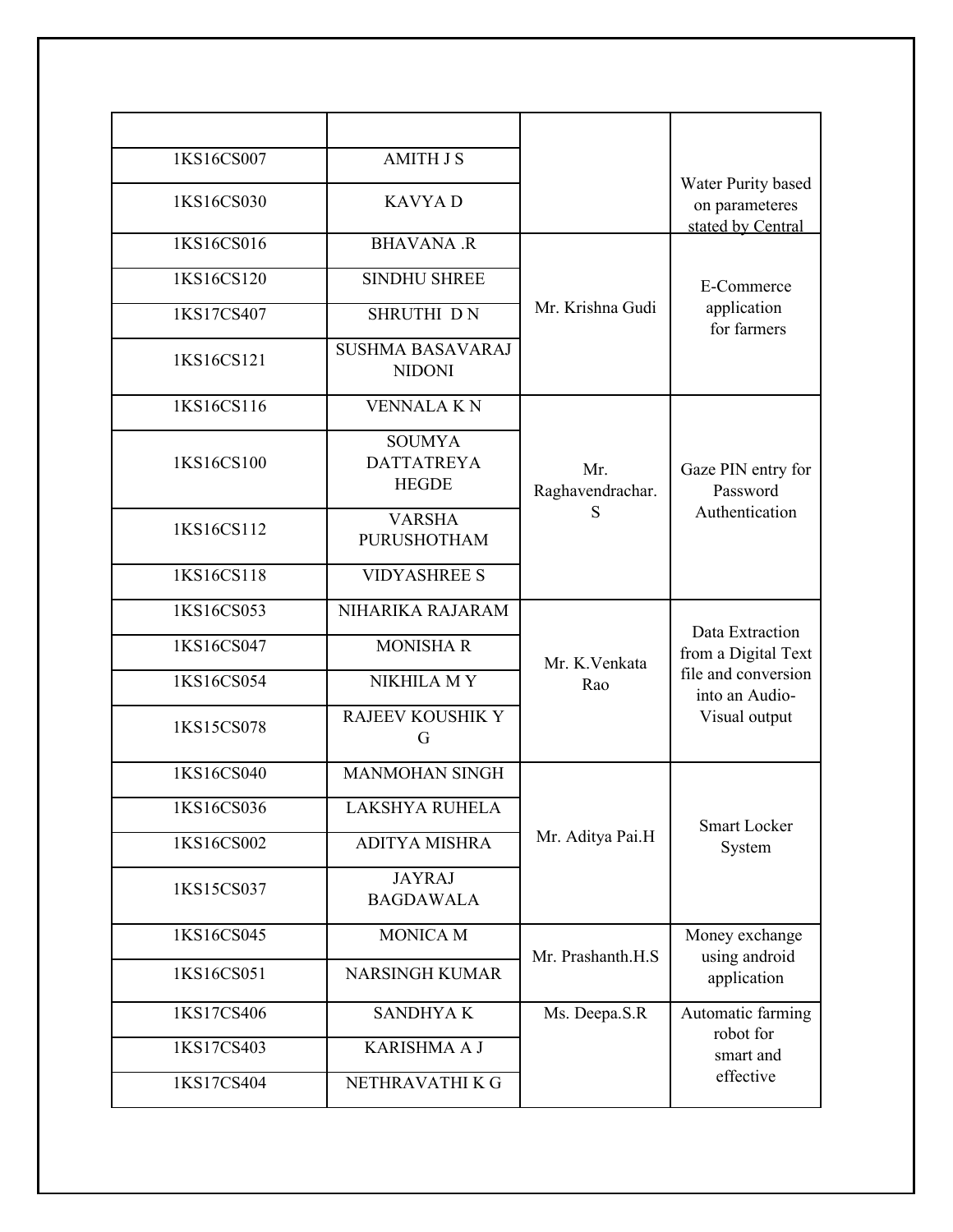| 1KS16CS056 | NITHYA G                               |                      | cultivation                                                       |
|------------|----------------------------------------|----------------------|-------------------------------------------------------------------|
| 1KS16CS088 | <b>SHALINI V</b>                       | Mr. Prashanth.H.S    |                                                                   |
| 1KS16CS083 | <b>SANDHYAD</b>                        |                      | <b>Smart Ambulance</b><br>with Traffic                            |
| 1KS16CS091 | <b>SHEELA</b>                          |                      | control                                                           |
| 1KS16CS119 | <b>VYDEHI BHAT</b>                     |                      |                                                                   |
| 1KS16CS117 | VIDHYA DHARI L                         |                      | An Image based                                                    |
| 1KS16CS105 | <b>SUPRIYA C</b>                       | Ms.<br>Vijayalaxmi.M | Eye-Blink<br>assistive system<br>for paralyzed<br>patients        |
| 1KS16CS084 | <b>SANDRA VAANIJA</b>                  |                      |                                                                   |
| 1KS16CS072 | <b>RAGHURAM G N</b>                    |                      |                                                                   |
| 1KS16CS104 | <b>SUHIL KM</b>                        |                      | Autonamy of<br>attendance using<br>face recognition               |
| 1KS16CS106 | <b>SURYAM</b>                          | Ms. Deepa.S.R        |                                                                   |
| 1KS16CS076 | <b>RITWIK GS</b>                       |                      |                                                                   |
| 1KS16CS070 | PRIYANKA PANDIT                        |                      |                                                                   |
| 1KS16CS109 | <b>TEJASWINI G</b>                     | Mr. Kumar.K          | Enhancement of<br>Captcha to prevent<br>non-interactive<br>access |
| 1KS16CS086 | SAVINAYA SHETTY T<br>N                 |                      |                                                                   |
| 1KS16CS404 | JYOTHI PRIYA.M                         |                      |                                                                   |
| 1KS16CS037 | <b>LAVANYA B</b>                       |                      |                                                                   |
| 1KS16CS041 | <b>MEGHANA B S</b>                     | Mr. Pradeep          | Crop Prediction<br>using Machine<br>Learning                      |
| 1KS16CS048 | <b>MYTHRESH A</b>                      | Kumar.G.H            |                                                                   |
| 1KS16CS055 | <b>NISARGA B</b>                       |                      |                                                                   |
| 1KS16CS015 | <b>BHARATH P</b>                       |                      |                                                                   |
| 1KS16CS081 | <b>SAMEEKSHAM</b><br><b>GUPTA</b>      | Ms. Sneha C.R        | 6-Legged Crawling<br>Robot                                        |
| 1KS16CS061 | POOJA SREEDHARA<br><b>MURTHY</b>       |                      | for Virtual<br>Telepresence                                       |
| 1KS16CS013 | <b>BHAGWAT DAYAL</b>                   |                      |                                                                   |
| 1KS16CS031 | <b>KEERTHANA</b><br><b>VIJAYBASKAR</b> | Mr. Kumar.K          | <b>Assisted Distibuted</b><br>kernal                              |
| 1KS16CS008 | <b>ANAND T R</b>                       |                      |                                                                   |